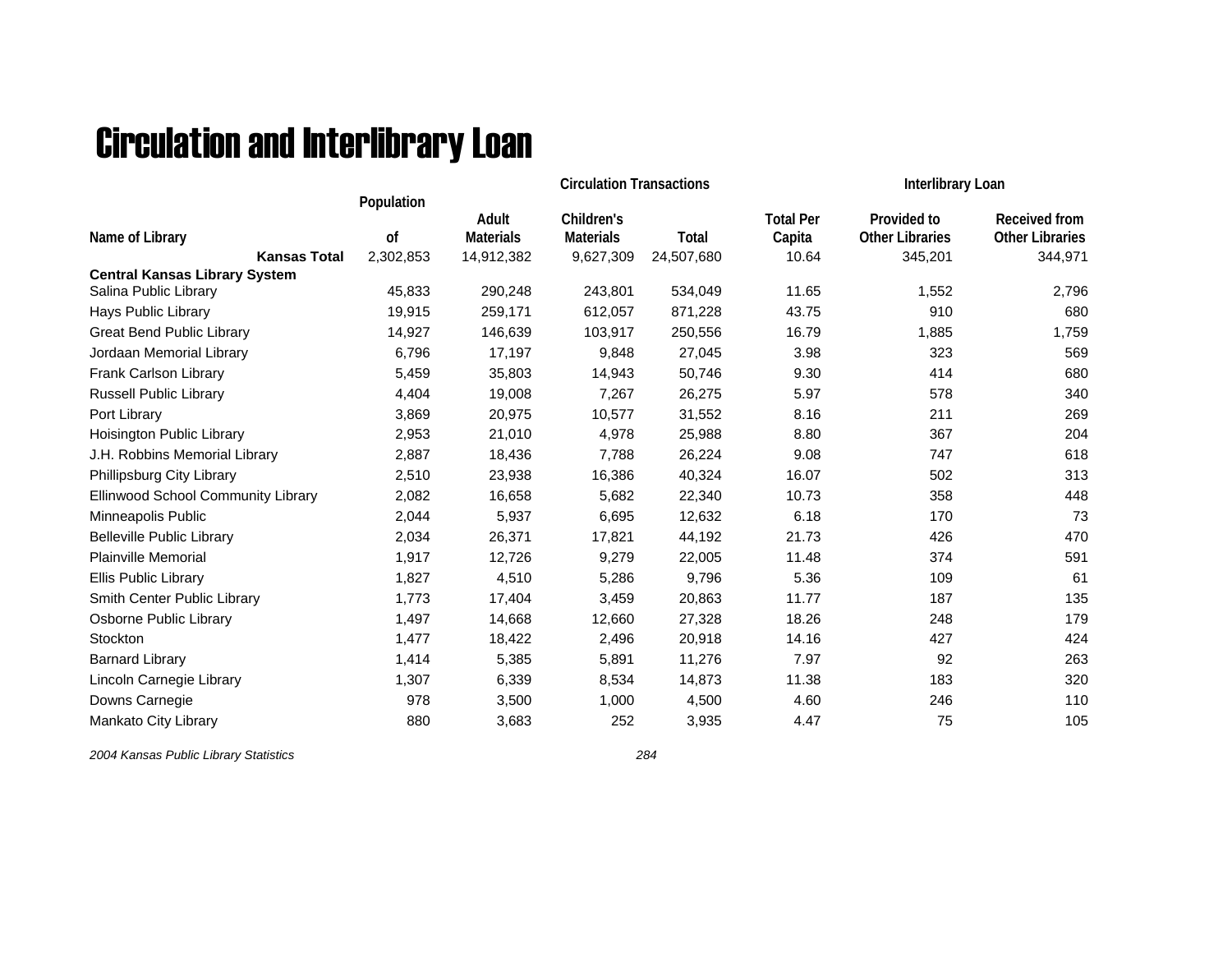|                                      |            |                  | <b>Circulation Transactions</b> |            | <b>Interlibrary Loan</b> |                        |                        |
|--------------------------------------|------------|------------------|---------------------------------|------------|--------------------------|------------------------|------------------------|
|                                      | Population | Adult            | Children's                      |            | <b>Total Per</b>         | Provided to            | <b>Received from</b>   |
| Name of Library                      | 0f         | <b>Materials</b> | <b>Materials</b>                | Total      | Capita                   | <b>Other Libraries</b> | <b>Other Libraries</b> |
| <b>Kansas Total</b>                  | 2,302,853  | 14,912,382       | 9,627,309                       | 24,507,680 | 10.64                    | 345,201                | 344,971                |
| <b>Central Kansas Library System</b> |            |                  |                                 |            |                          |                        |                        |
| Independent Township                 | 816        | 3,040            | 2,900                           | 5,940      | 7.28                     | 142                    | 88                     |
| Lang Memorial                        | 765        | 855              | 854                             | 1,709      | 2.23                     | 70                     | 122                    |
| Randolph-Decker Pub. Lib.            | 721        | 2,441            | 1,456                           | 3,897      | 5.40                     | 0                      | 5                      |
| Logan Public Library                 | 566        | 1,207            | 1,455                           | 2,662      | 4.70                     | 0                      | 58                     |
| Kanopolis Public Library             | 524        | 921              | 725                             | 1,646      | 3.14                     | 111                    | 40                     |
| Glasco City Library                  | 509        | 2,473            | 1,569                           | 4,042      | 7.94                     | 0                      | 62                     |
| Cawker City Public Library           | 504        | 1,339            | 496                             | 1,835      | 3.64                     | 0                      | 83                     |
| Kensington Community/School Library  | 492        | 4,486            | 4,602                           | 9,088      | 18.47                    | 109                    | 179                    |
| Delphos Public Library               | 459        | 950              | 1,100                           | 2,050      | 4.47                     | 1                      | 61                     |
| Jewell                               | 447        | 1,358            | 1,361                           | 2,719      | 6.08                     | 31                     | 36                     |
| Glen Elder Library                   | 422        | 574              | 484                             | 1,058      | 2.51                     | 0                      | 6                      |
| Lucas Public Library                 | 416        | 1,567            | 550                             | 2,117      | 5.09                     | 117                    | 111                    |
| <b>Gypsum Community Library</b>      | 401        | 704              | 1,606                           | 2,310      | 5.76                     | 0                      | 4                      |
| Scandia                              | 387        | 817              | 1,504                           | 2,321      | 6.00                     | 92                     | 85                     |
| Jamestown City Library               | 387        | 2,544            | 1,535                           | 4,079      | 10.54                    | 0                      | 27                     |
| <b>Otis Community Library</b>        | 316        | 1,328            | 1,289                           | 2,617      | 8.28                     | 0                      | 84                     |
| Sylvan Grove Public Library          | 310        | 3,691            | 1,972                           | 5,663      | 18.27                    | 228                    | 236                    |
| <b>Courtland Community Library</b>   | 302        | 1,372            | 845                             | 2,217      | 7.34                     | 0                      | 12                     |
| Mccracken Public Library             | 293        | 625              | 236                             | 861        | 2.94                     | 0                      | 21                     |
| Lebanon Community Library            | 279        | 1,711            | 1,209                           | 2,920      | 10.47                    | 199                    | 55                     |
| Palco Public Library                 | 235        | 3,370            | 434                             | 3,804      | 16.19                    | 36                     | 23                     |
| <b>Burr Oak City Library</b>         | 234        | 998              | 960                             | 1,958      | 8.37                     | 3                      | 39                     |
| <b>Bison Community Library</b>       | 221        | 1,320            | 961                             | 2,281      | 10.32                    | 79                     | 125                    |
| Kirwin City Library                  | 218        | 2,011            | 752                             | 2,763      | 12.67                    | 0                      | 37                     |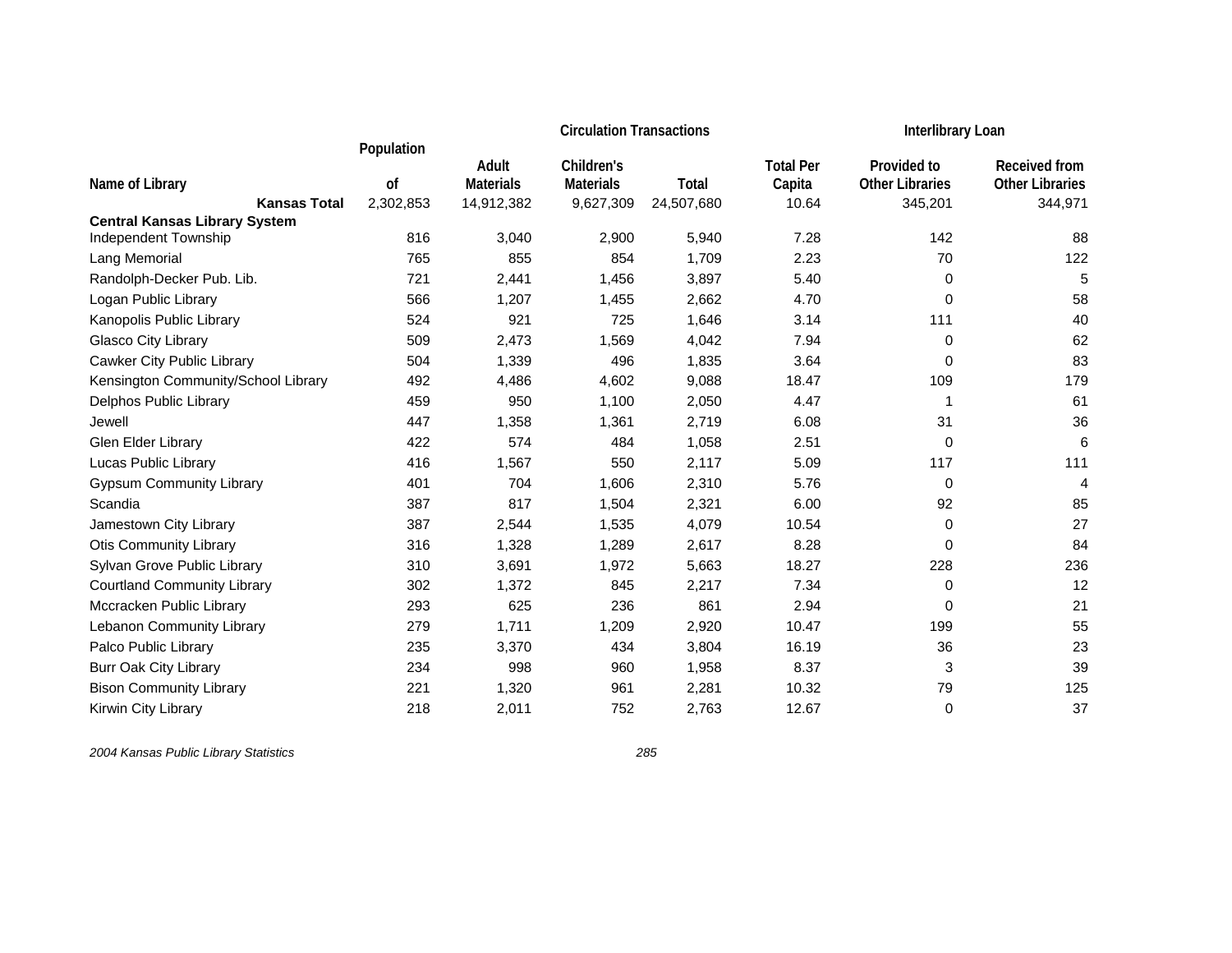|                                      |            |                  | <b>Circulation Transactions</b> | <b>Interlibrary Loan</b> |                  |                        |                        |
|--------------------------------------|------------|------------------|---------------------------------|--------------------------|------------------|------------------------|------------------------|
|                                      | Population | Adult            | Children's                      |                          | <b>Total Per</b> | Provided to            | Received from          |
| Name of Library                      | οf         | <b>Materials</b> | <b>Materials</b>                | Total                    | Capita           | <b>Other Libraries</b> | <b>Other Libraries</b> |
| <b>Kansas Total</b>                  | 2.302.853  | 14,912,382       | 9,627,309                       | 24,507,680               | 10.64            | 345,201                | 344,971                |
| <b>Central Kansas Library System</b> |            |                  |                                 |                          |                  |                        |                        |
| Luray City Library                   | 188        | 1.304            | 324                             | 1.628                    | 8.66             | 0                      | 100                    |
| Long Island Community Library        | 148        | 1,091            | 672                             | 1,763                    | 11.91            | 124                    | 15                     |
| Rae Hobson Memorial Library          | 147        | 146              | 138                             | 284                      | 1.93             | 0                      | 0                      |
| Sunshine City Library                | 134        | 1,001            | 326                             | 1,327                    | 9.90             | 2                      | 3                      |
| <b>Gaylord City Library</b>          | 131        | 1.076            | 134                             | 1.210                    | 9.24             | 0                      | $\Omega$               |
| Formoso Public Library               | 116        | 685              | 598                             | 1,283                    | 11.06            |                        | 38                     |
| Randall Public Library               | 77         | 415              | 310                             | 725                      | 9.42             | 35                     | 0                      |
| <b>System Total</b>                  | 139.948    | 1,035,448        | 1,143,974                       | 2.179.422                | 15.57            | 11,764                 | 13,162                 |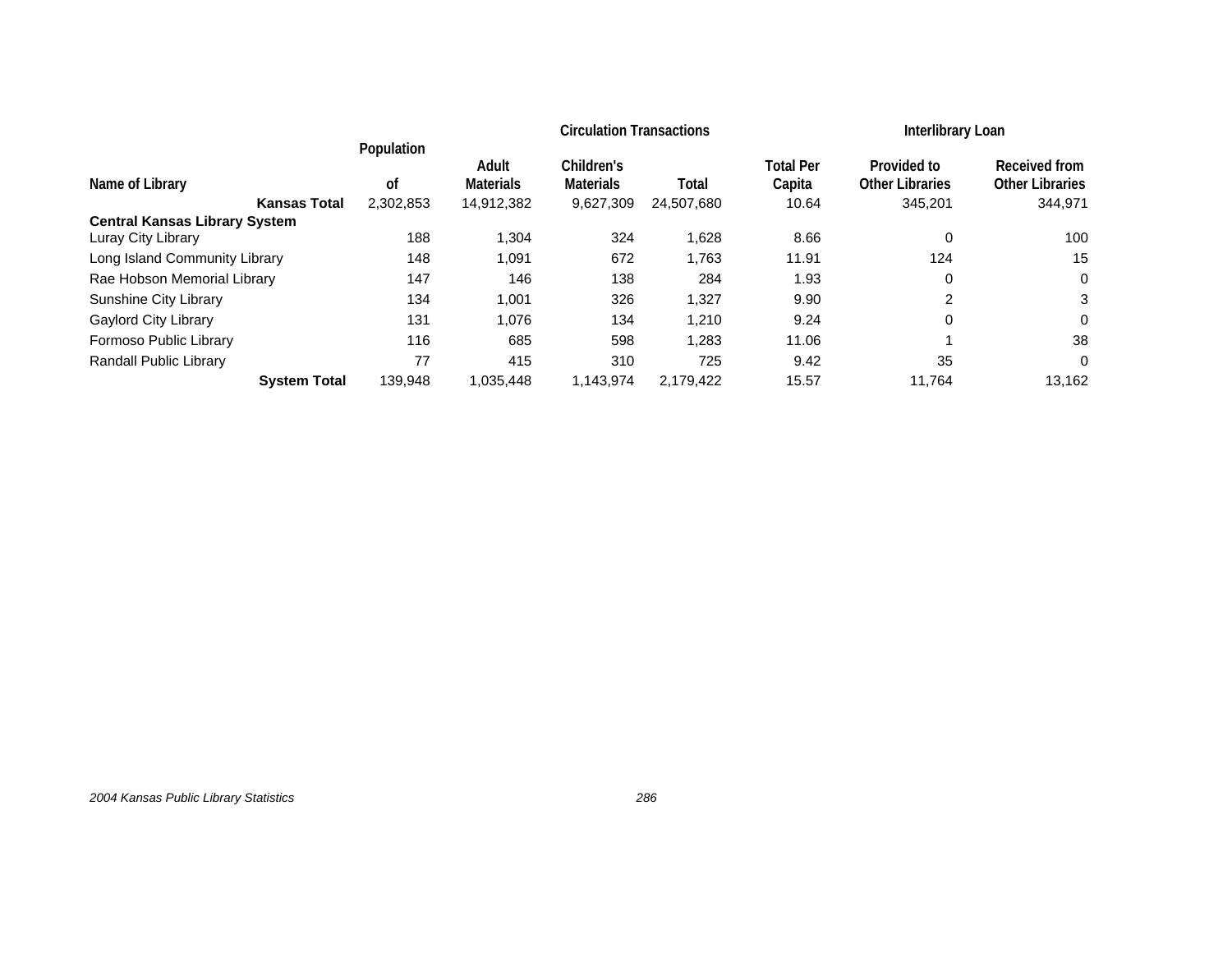|                                                                 |            |                  | <b>Circulation Transactions</b> |            | <b>Interlibrary Loan</b> |                        |                        |
|-----------------------------------------------------------------|------------|------------------|---------------------------------|------------|--------------------------|------------------------|------------------------|
|                                                                 | Population |                  |                                 |            |                          |                        |                        |
|                                                                 |            | Adult            | Children's                      |            | <b>Total Per</b>         | Provided to            | <b>Received from</b>   |
| Name of Library                                                 | οf         | <b>Materials</b> | <b>Materials</b>                | Total      | Capita                   | <b>Other Libraries</b> | <b>Other Libraries</b> |
| <b>Kansas Total</b>                                             | 2,302,853  | 14,912,382       | 9,627,309                       | 24,507,680 | 10.64                    | 345,201                | 344,971                |
| North Central Kansas Library System<br>Manhattan Public Library | 44,733     | 328,543          | 219,028                         | 547,571    | 12.24                    | 3,054                  | 2,281                  |
| Emporia Public Library                                          | 32,516     | 109,539          | 76,233                          | 185,772    | 5.71                     | 1,897                  | 2,431                  |
| Dorothy Bramlage Public Library                                 | 26,313     | 82,233           | 55,331                          | 137,564    | 5.23                     | 726                    | 745                    |
| Pottawatomie Wabaunsee Regional<br>Library                      | 21,222     | 33,160           | 26,699                          | 59,859     | 2.82                     | 692                    | 594                    |
| Abilene Public Library                                          | 6,456      | 22,705           | 26,680                          | 49,385     | 7.65                     | 331                    | 714                    |
| Clay Center Carnegie Library                                    | 4,405      | 20,469           | 10,976                          | 31,445     | 7.14                     | 322                    | 631                    |
| Wamego Public Library                                           | 4,237      | 26,792           | 32,420                          | 59,212     | 13.97                    | 371                    | 271                    |
| Marysville Public Library                                       | 3,133      | 23,854           | 13,732                          | 37,586     | 12.00                    | 290                    | 551                    |
| Hillsboro Public Library                                        | 2,839      | 20,558           | 21,933                          | 42,491     | 14.97                    | 317                    | 267                    |
| Herington Public Library                                        | 2,491      | 6,180            | 2,907                           | 9,087      | 3.65                     | 75                     | 57                     |
| Council Grove Public Library                                    | 2,275      | 11,730           | 11,746                          | 23,476     | 10.32                    | 307                    | 574                    |
| Marion City Library                                             | 2,058      | 29,889           | 14,705                          | 44,594     | 21.67                    | 162                    | 254                    |
| Peabody Township Llibrary                                       | 1,523      | 2,131            | 795                             | 2,926      | 1.92                     | 0                      | 39                     |
| Americus Township Library                                       | 1,518      | 7,356            | 3,758                           | 11,114     | 7.32                     | 1                      | 6                      |
| Chapman Public Library                                          | 1,252      | 8,432            | 3,400                           | 11,832     | 9.45                     | 100                    | 51                     |
| Cottonwood Falls/Burnley Memorial                               | 1,183      | 5,001            | 2,766                           | 7,767      | 6.57                     | 73                     | 82                     |
| Washington Library                                              | 1,168      | 6,662            | 6,609                           | 13,271     | 11.36                    | 84                     | 33                     |
| Solomon Public Library                                          | 1,062      | 1,940            | 3,865                           | 5,805      | 5.47                     | 50                     | 38                     |
| <b>Blue Rapids Public Library</b>                               | 1,061      | 1,847            | 1,073                           | 2,920      | 2.75                     | 94                     | 221                    |
| Hartford/Elmendaro Township                                     | 954        | 7,600            | 5,776                           | 13,376     | 14.02                    | 0                      | 17                     |
| <b>Hillcrest Library</b>                                        | 900        | 1,070            | 3,769                           | 4,839      | 5.38                     | 184                    | 172                    |
| Wakefield Public Library                                        | 854        | 4,925            | 3,741                           | 8,666      | 10.15                    | 0                      | 110                    |
| <b>Enterprise Public Library</b>                                | 823        | 2,868            | 1,926                           | 4,794      | 5.83                     | 1                      | 3                      |
| Lyon County Library Dist. #1                                    | 817        | 2,718            | 2,550                           | 5,268      | 6.45                     | 51                     | 50                     |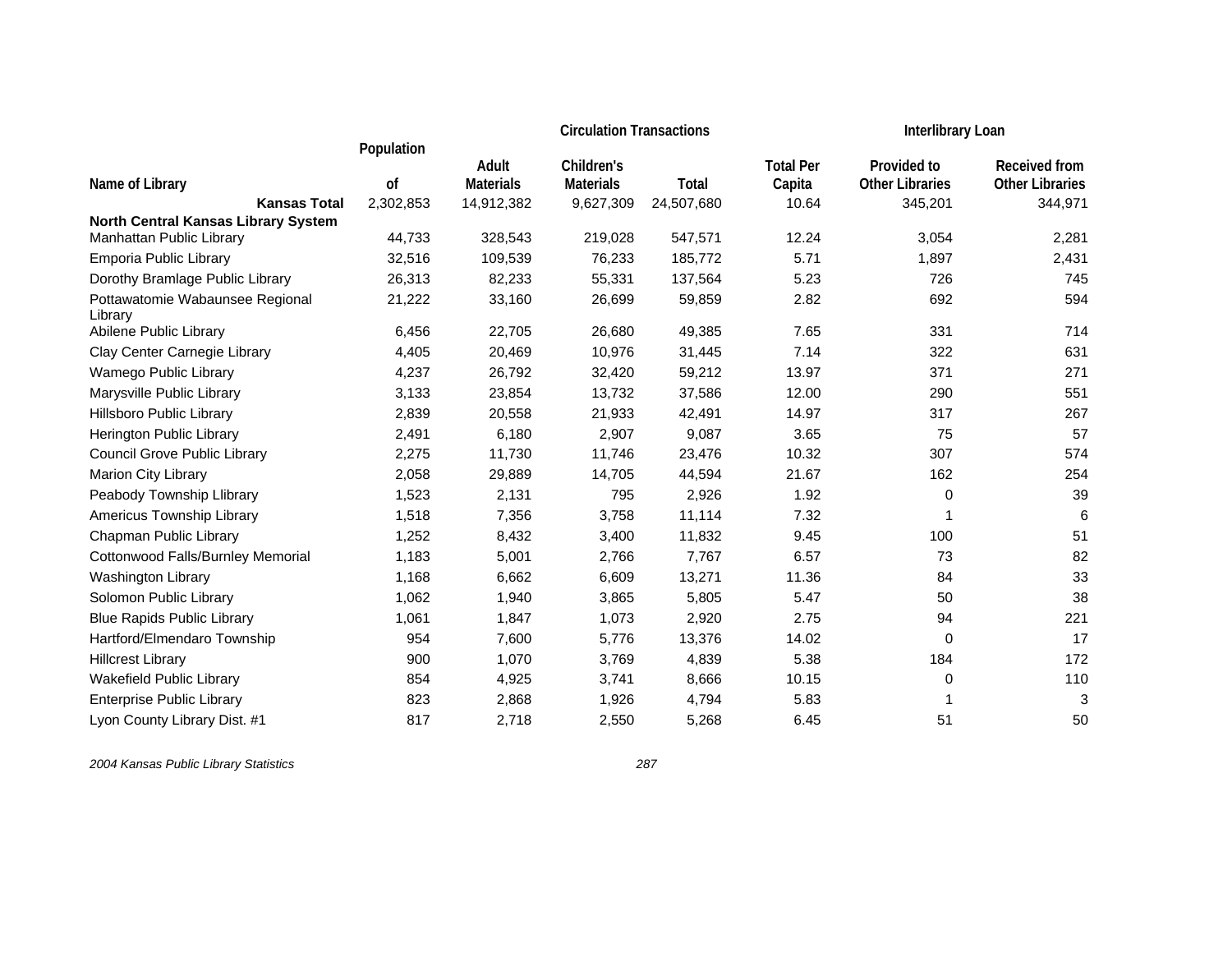|                                            |            |                  | <b>Circulation Transactions</b> |            |                  | Interlibrary Loan      |                        |
|--------------------------------------------|------------|------------------|---------------------------------|------------|------------------|------------------------|------------------------|
|                                            | Population | Adult            | Children's                      |            | <b>Total Per</b> | Provided to            | Received from          |
| Name of Library                            | 0f         | <b>Materials</b> | <b>Materials</b>                | Total      | Capita           | <b>Other Libraries</b> | <b>Other Libraries</b> |
| <b>Kansas Total</b>                        | 2,302,853  | 14,912,382       | 9,627,309                       | 24,507,680 | 10.64            | 345,201                | 344,971                |
| <b>North Central Kansas Library System</b> |            |                  |                                 |            |                  |                        |                        |
| Frankfort City Library                     | 817        | 3,660            | 3,702                           | 7,362      | 9.01             | 130                    | 106                    |
| Florence Public Library                    | 667        | 4,131            | 2,812                           | 6,943      | 10.41            | 0                      | 25                     |
| Waterville Public Library                  | 646        | 2,172            | 1,251                           | 3,423      | 5.30             | 77                     | 91                     |
| Hanover Public                             | 605        | 7,652            | 5,031                           | 12,683     | 20.96            | 0                      |                        |
| Goessel Public Library                     | 557        | 4,908            | 2,248                           | 7,156      | 12.85            | 75                     | 65                     |
| <b>Clifton Public Library</b>              | 520        | 2,662            | 1,057                           | 3,719      | 7.15             |                        | 85                     |
| <b>Whitecity Public Library</b>            | 497        | 2,427            | 1,007                           | 3,434      | 6.91             | 0                      | 4                      |
| Leonardville City Library                  | 439        | 534              | 414                             | 948        | 2.16             | 0                      | 46                     |
| <b>Axtell Public Library</b>               | 433        | 1,352            | 895                             | 2,247      | 5.19             | 0                      | 26                     |
| <b>Hope Community Library</b>              | 367        | 775              | 600                             | 1,375      | 3.75             | 0                      | 0                      |
| Elm Creek Township Library                 | 364        | 389              | 1,201                           | 1,590      | 4.37             | 0                      | 19                     |
| Dwight Public Library                      | 331        | 700              | 179                             | 879        | 2.66             | 0                      | 6                      |
| Agra/F Lee Doctor Library                  | 290        | 1,143            | 901                             | 2,044      | 7.05             | 0                      | 0                      |
| <b>Burns Public Library</b>                | 278        | 1,108            | 2,152                           | 3,260      | 11.73            | 0                      | 47                     |
| Summerfield Public Library                 | 206        | 568              | 86                              | 654        | 3.17             | 0                      | 19                     |
| Vermillion Public Library                  | 101        | 1,388            | 372                             | 1,760      | 17.43            | 0                      | 0                      |
| <b>System Total</b>                        | 172,911    | 803,771          | 576,326                         | 1,380,097  | 7.98             | 9,465                  | 10,732                 |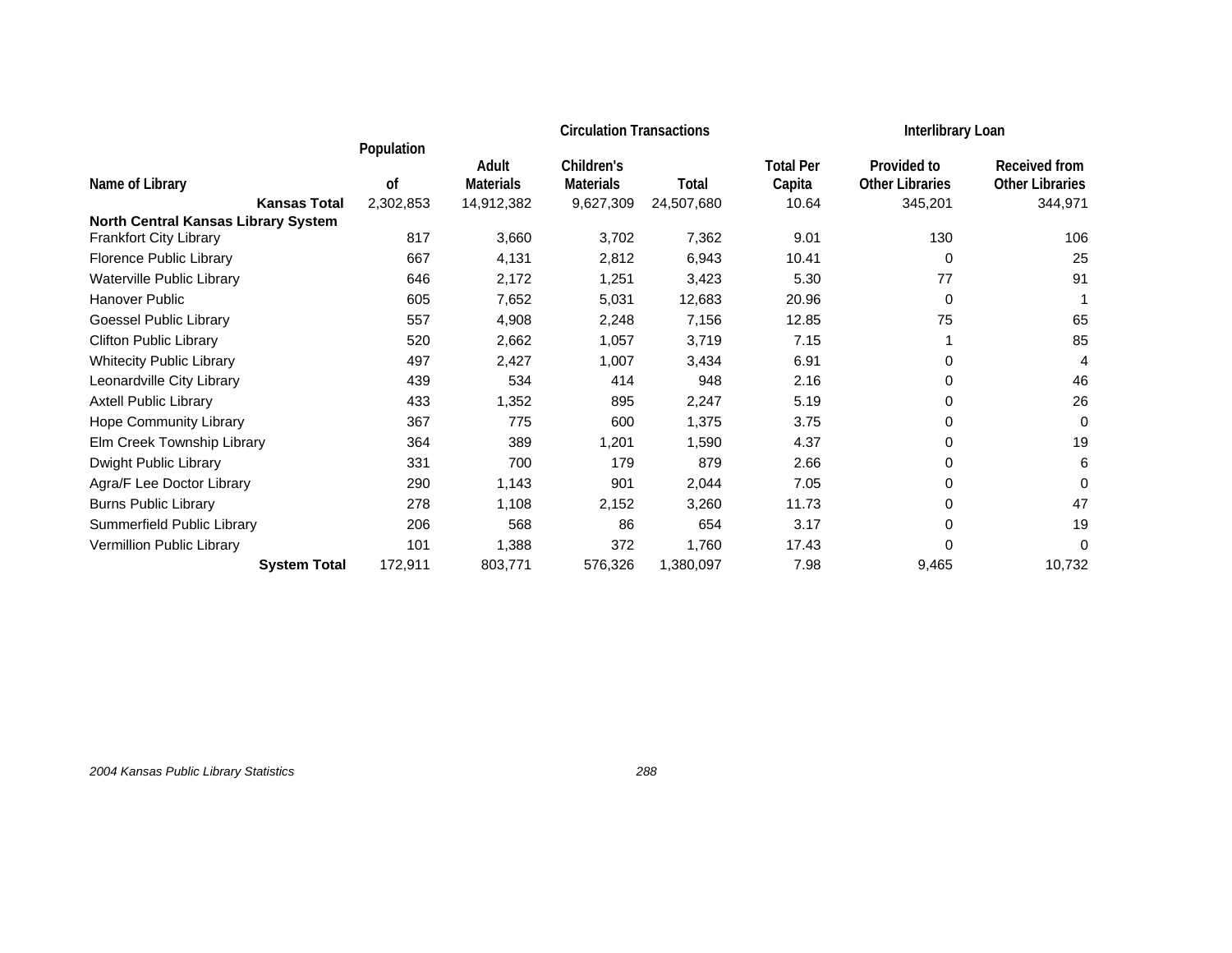|                                                                  |               |                  | <b>Circulation Transactions</b> |            | Interlibrary Loan |                        |                        |
|------------------------------------------------------------------|---------------|------------------|---------------------------------|------------|-------------------|------------------------|------------------------|
|                                                                  | Population    | Adult            | Children's                      |            | <b>Total Per</b>  | Provided to            | <b>Received from</b>   |
| Name of Library                                                  | <sub>of</sub> | <b>Materials</b> | <b>Materials</b>                | Total      | Capita            | <b>Other Libraries</b> | <b>Other Libraries</b> |
| <b>Kansas Total</b>                                              | 2,302,853     | 14,912,382       | 9,627,309                       | 24,507,680 | 10.64             | 345,201                | 344,971                |
| <b>Northeast Kansas Library System</b><br>Johnson County Library | 381,237       | 3,547,607        | 2,285,253                       | 5,832,860  | 15.30             | 100,808                | 123,482                |
| Topeka & Shawnee County Public Library                           | 167,063       | 1,278,164        | 847,376                         | 2,125,540  | 12.72             | 10,206                 | 3,468                  |
| Kansas City, Kansas Public Library                               | 150,316       | 669,264          | 289,992                         | 959,256    | 6.38              | 9,084                  | 3,009                  |
| <b>Olathe Public Library</b>                                     | 105,274       | 650,609          | 653,523                         | 1,304,132  | 12.39             | 104,452                | 92,862                 |
| Lawrence Public Library                                          | 82,120        | 566,059          | 286,754                         | 852,813    | 10.38             | 4,749                  | 3,084                  |
| Leavenworth Public Library                                       | 35,211        | 305,251          | 118,004                         | 423,255    | 12.02             | 1,887                  | 1,966                  |
| Ottawa Library                                                   | 12,031        | 71,674           | 50,904                          | 122,578    | 10.19             | 519                    | 2,150                  |
| Atchison Library                                                 | 10,111        | 86,808           | 24,911                          | 111,719    | 11.05             | 1,073                  | 1,180                  |
| Lansing Community Library                                        | 10,032        | 11,347           | 16,805                          | 28,152     | 2.81              | 54                     | 47                     |
| Library District #1, Miami County                                | 8,300         | 47,698           | 14,215                          | 61,913     | 7.46              | 524                    | 920                    |
| Library District #1, Doniphan County                             | 7,692         | 37,911           | 25,674                          | 63,585     | 8.27              | 490                    | 431                    |
| Basehor Community Library, Dist. #2, Lv.<br>Co.                  | 6,850         | 33,568           | 32,815                          | 66,383     | 9.69              | 820                    | 752                    |
| <b>Bonner Springs City Library</b>                               | 6,777         | 62,108           | 27,575                          | 89,683     | 13.23             | 300                    | 1,442                  |
| Eudora Public Library                                            | 6,232         | 13,500           | 10,820                          | 24,320     | 3.90              | 70                     | 115                    |
| Paola Free Library                                               | 5,065         | 34,854           | 21,580                          | 56,434     | 11.14             | 258                    | 650                    |
| Osawatomie Public Library                                        | 4,595         | 41,297           | 3,737                           | 45,034     | 9.80              | 165                    | 403                    |
| <b>Baldwin City Library</b>                                      | 3,637         | 27,722           | 18,058                          | 45,780     | 12.59             | 536                    | 386                    |
| Beck-Bookman Library                                             | 3,341         | 36,298           | 21,301                          | 57,599     | 17.24             | 479                    | 519                    |
| Hiawatha/Morrill Public Library                                  | 3,331         | 64,687           | 18,666                          | 83,353     | 25.02             | 638                    | 875                    |
| Tonganoxie Public Library                                        | 3,317         | 20,878           | 22,887                          | 43,765     | 13.19             | 261                    | 646                    |
| Osage City Public Library                                        | 2,954         | 34,341           | 21,632                          | 55,973     | 18.95             | 439                    | 1,094                  |
| Meriden Community Library                                        | 2,742         | 6,549            | 7,709                           | 14,258     | 5.20              | 84                     | 34                     |
| Linwood Community Library Dist. #1                               | 2,734         | 19,129           | 25,537                          | 44,666     | 16.34             | 278                    | 9                      |
| Mary Cotton Public                                               | 2,559         | 20,606           | 38,674                          | 59,280     | 23.17             | 352                    | 326                    |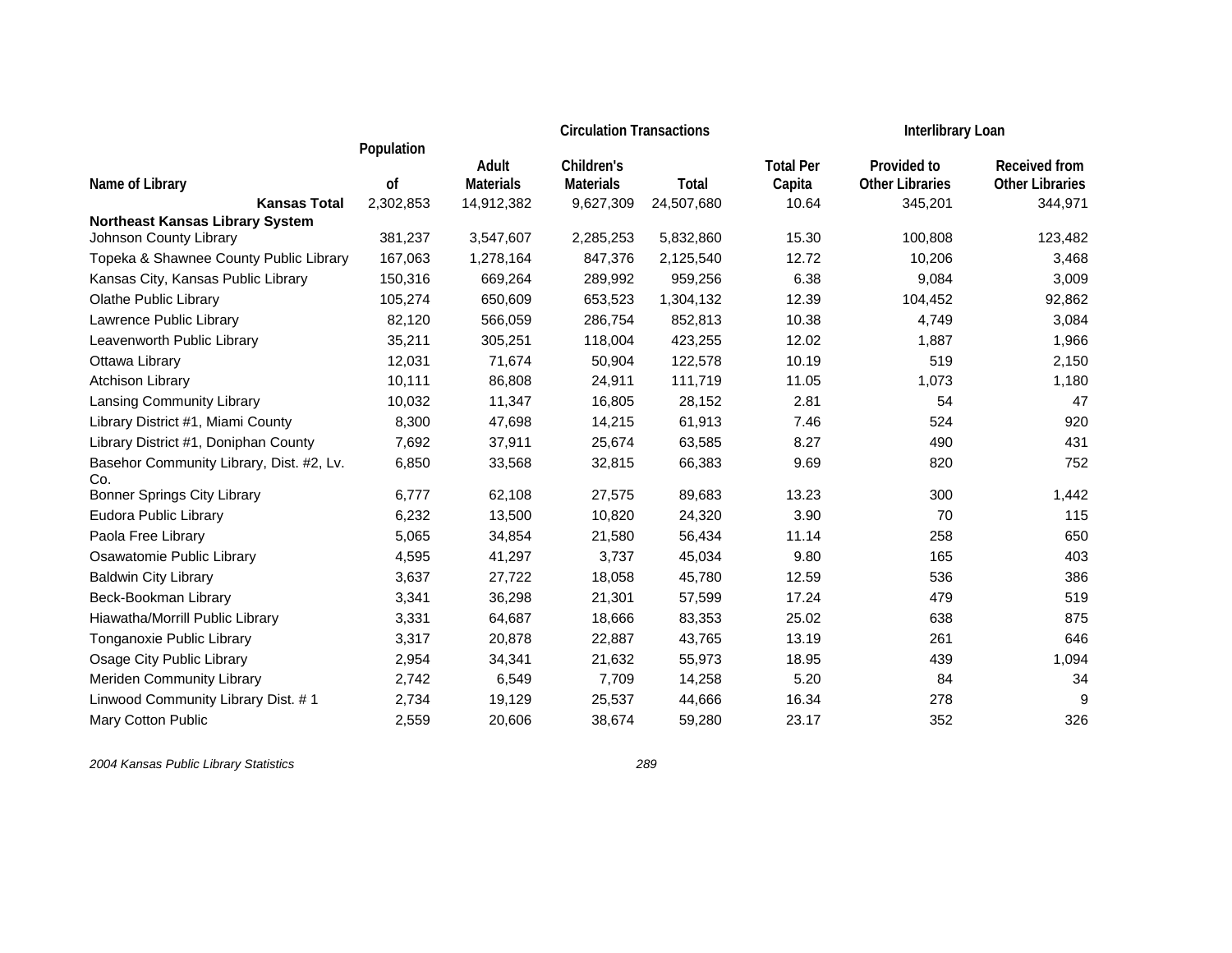|                                        |            |                  | <b>Circulation Transactions</b> |            |                  |                        | Interlibrary Loan      |  |
|----------------------------------------|------------|------------------|---------------------------------|------------|------------------|------------------------|------------------------|--|
|                                        | Population | Adult            | Children's                      |            | <b>Total Per</b> | Provided to            | <b>Received from</b>   |  |
| Name of Library                        | 0f         | <b>Materials</b> | <b>Materials</b>                | Total      | Capita           | <b>Other Libraries</b> | <b>Other Libraries</b> |  |
| <b>Kansas Total</b>                    | 2,302,853  | 14,912,382       | 9,627,309                       | 24,507,680 | 10.64            | 345,201                | 344,971                |  |
| <b>Northeast Kansas Library System</b> |            |                  |                                 |            |                  |                        |                        |  |
| Oskaloosa Public Library               | 2,182      | 13,566           | 1,745                           | 15,311     | 7.02             | 158                    | 164                    |  |
| Seneca Free Library                    | 2,084      | 25,340           | 33,374                          | 58,714     | 28.17            | 495                    | 498                    |  |
| Delaware Township Library              | 2,068      | 12,740           | 5,941                           | 18,681     | 9.03             | 679                    | 355                    |  |
| Silver Lake Library                    | 1,993      | 7,172            | 8,182                           | 15,354     | 7.70             | 26                     | 14                     |  |
| Horton Public Library                  | 1,883      | 13,874           | 7,146                           | 21,020     | 11.16            | 11                     | 49                     |  |
| Rossville Community Library            | 1,846      | 16,407           | 15,201                          | 31,608     | 17.12            | 21                     | 18                     |  |
| Lyndon Carnegie Library                | 1,628      | 5,055            | 4,287                           | 9,342      | 5.74             | 220                    | 181                    |  |
| <b>Wellsville City Library</b>         | 1,595      | 11,372           | 12,589                          | 23,961     | 15.02            | 130                    | 339                    |  |
| Carbondale City Library                | 1,439      | 3,875            | 1,430                           | 5,305      | 3.69             | 24                     | 14                     |  |
| Winchester Public Library              | 1,287      | 3,650            | 5,200                           | 8,850      | 6.88             | 285                    | 96                     |  |
| <b>Burlingame Community Library</b>    | 997        | 12,566           | 8,413                           | 20,979     | 21.04            | 153                    | 59                     |  |
| Nortonville Public Library             | 971        | 6,579            | 7,465                           | 14,044     | 14.46            | 72                     | 114                    |  |
| Overbrook Public Library               | 960        | 9,177            | 5,304                           | 14,481     | 15.08            | 412                    | 257                    |  |
| Mclouth Public Library                 | 855        | 1,820            | 740                             | 2,560      | 2.99             | 4                      | 0                      |  |
| <b>Effingham Community Library</b>     | 585        | 1,136            | 1,527                           | 2,663      | 4.55             | 72                     | 90                     |  |
| <b>Barnes Reading Room</b>             | 530        | 2,638            | 3,165                           | 5,803      | 10.95            | 21                     | 23                     |  |
| <b>Richmond Public Library</b>         | 518        | 3,069            | 2,542                           | 5,611      | 10.83            | $\mathbf 0$            | 23                     |  |
| Centralia Coim, Munity Library         | 512        | 5,741            | 2,364                           | 8,105      | 15.83            | 105                    | 32                     |  |
| Wetmore Public Library                 | 357        | 1,561            | 1,389                           | 2,950      | 8.26             | $\mathbf 0$            | 0                      |  |
| <b>Bern Community Library</b>          | 201        | 2,921            | 2,764                           | 5,685      | 28.28            | 175                    | 36                     |  |
| <b>Corning City Library</b>            | 167        | 925              | 2,850                           | 3,775      | 22.60            | 6                      | 10                     |  |
| <b>System Total</b>                    | 1,048,179  | 7,849,113        | 5,018,020                       | 12,867,133 | 12.28            | 241,595                | 242,222                |  |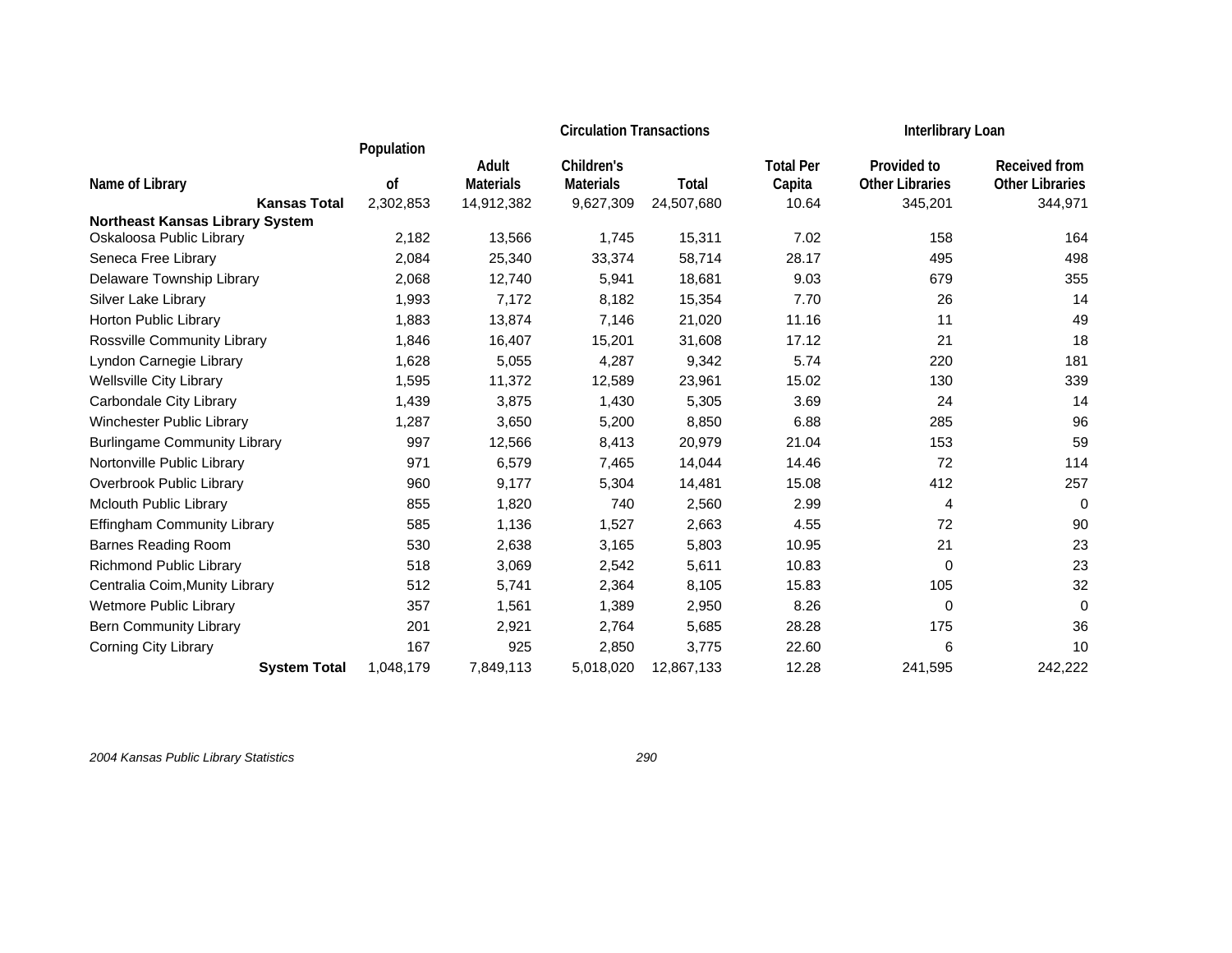|                                        |               |                  | <b>Circulation Transactions</b> |            |                  |                        | Interlibrary Loan      |  |
|----------------------------------------|---------------|------------------|---------------------------------|------------|------------------|------------------------|------------------------|--|
|                                        | Population    | Adult            | Children's                      |            | <b>Total Per</b> | Provided to            | <b>Received from</b>   |  |
| Name of Library                        | <sub>of</sub> | <b>Materials</b> | <b>Materials</b>                | Total      | Capita           | <b>Other Libraries</b> | <b>Other Libraries</b> |  |
| <b>Kansas Total</b>                    | 2,302,853     | 14,912,382       | 9,627,309                       | 24,507,680 | 10.64            | 345,201                | 344,971                |  |
| <b>Northwest Kansas Library System</b> |               |                  |                                 |            |                  |                        |                        |  |
| Colby/Pioneer Memorial Library         | 5,244         | 76,493           | 27,052                          | 103,545    | 19.75            | 1,292                  | 1,589                  |  |
| Goodland Public Library                | 4,589         | 47,452           | 17,427                          | 64,879     | 14.14            | 504                    | 613                    |  |
| Norton Public Library                  | 2,901         | 54,916           | 19,286                          | 74,202     | 25.58            | 0                      | 722                    |  |
| <b>Atwood Public Library</b>           | 2,843         | 14,395           | 9,454                           | 23,849     | 8.39             | 210                    | 110                    |  |
| <b>Graham County Public Library</b>    | 2,808         | 11,262           | 2,048                           | 13,310     | 4.74             | 262                    | 213                    |  |
| Sheridan County Public Library         | 2,662         | 31,692           | 9,412                           | 41,104     | 15.44            | 1,032                  | 772                    |  |
| Oakley Public Library                  | 2,029         | 18,346           | 19,673                          | 38,019     | 18.74            | 294                    | 330                    |  |
| Oberlin City Library                   | 1,884         | 18,656           | 9,696                           | 28,352     | 15.05            | 239                    | 227                    |  |
| <b>Wakeeney Public Library</b>         | 1,800         | 8,763            | 2,475                           | 11,238     | 6.24             | 106                    | 358                    |  |
| St. Francis Public Library             | 1,390         | 10,703           | 5,059                           | 15,762     | 11.34            | 102                    | 178                    |  |
| Jay Johnson Public Library             | 901           | 13,857           | 9,030                           | 22,887     | 25.40            | 321                    | 525                    |  |
| Sharon Springs Public Library          | 799           | 2,216            | 1,090                           | 3,306      | 4.14             | 21                     | 20                     |  |
| Almena City Library                    | 460           | 908              | 241                             | 1,149      | 2.50             |                        | 21                     |  |
| <b>Bird City Public Library</b>        | 444           | 6,250            | 6,250                           | 12,500     | 28.15            | 54                     | 66                     |  |
| Grinnell/Moore Family Library          | 314           | 1,015            | 525                             | 1,540      | 4.90             | 0                      | 17                     |  |
| <b>Grainfield City Library</b>         | 313           | 501              | 1,432                           | 1,933      | 6.18             | 40                     | 64                     |  |
| Lenora Public Library                  | 300           | 519              | 679                             | 1,198      | 3.99             | 73                     | 210                    |  |
| Selden Public Library                  | 190           | 425              | 560                             | 985        | 5.18             | 0                      | 24                     |  |
| Norcatur Public Library                | 161           | 1,983            | 1,578                           | 3,561      | 22.12            | $\mathbf 0$            | 5                      |  |
| Jennings City Library                  | 135           | 1,047            | 285                             | 1,332      | 9.87             | 26                     | 42                     |  |
| Gove City Library                      | 99            | 1,922            | 761                             | 2,683      | 27.10            | 22                     | 462                    |  |
| <b>System Total</b>                    | 32,266        | 323,321          | 144,013                         | 467,334    | 14.48            | 4,599                  | 6,568                  |  |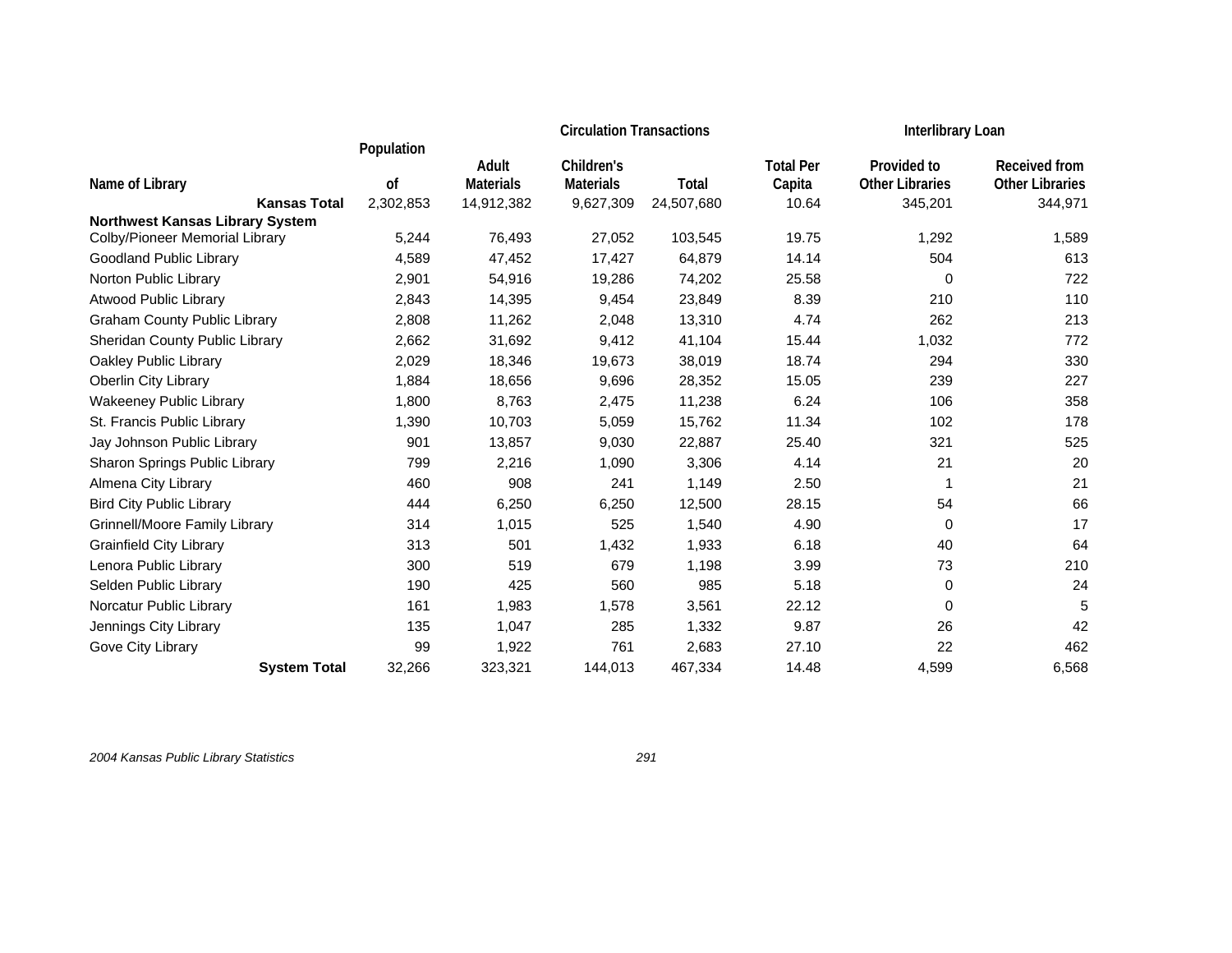|                                            |            |                  | <b>Circulation Transactions</b> |            | Interlibrary Loan |                        |                        |
|--------------------------------------------|------------|------------------|---------------------------------|------------|-------------------|------------------------|------------------------|
|                                            | Population | Adult            | Children's                      |            | <b>Total Per</b>  | Provided to            | <b>Received from</b>   |
| Name of Library                            | οf         | <b>Materials</b> | <b>Materials</b>                | Total      | Capita            | <b>Other Libraries</b> | <b>Other Libraries</b> |
| <b>Kansas Total</b>                        | 2,302,853  | 14,912,382       | 9,627,309                       | 24,507,680 | 10.64             | 345,201                | 344,971                |
| <b>South Central Kansas Library System</b> |            |                  |                                 |            |                   |                        |                        |
| Wichita Public Library                     | 354,617    | 1,346,229        | 559,202                         | 1,905,431  | 5.37              | 6,294                  | 2,275                  |
| Hutchison Public Library                   | 40,783     | 366,691          | 161,958                         | 528,649    | 12.96             | 6,903                  | 3,787                  |
| Derby Public Library                       | 19,200     | 153,432          | 106,682                         | 260,114    | 13.55             | 2,574                  | 1,614                  |
| Newton Public Library                      | 17,977     | 104,844          | 81,577                          | 186,421    | 10.37             | 1,821                  | 1,882                  |
| Mcpherson Public Library                   | 13,731     | 81,628           | 81,184                          | 162,812    | 11.86             | 1,234                  | 2,300                  |
| <b>Bradford Memorial Library</b>           | 12,686     | 110,874          | 54,508                          | 165,382    | 13.04             | 653                    | 1,048                  |
| Winfield Public Library                    | 12,016     | 104,397          | 35,601                          | 139,998    | 11.65             | 1,562                  | 2,912                  |
| Arkansas City Public Library               | 11,788     | 45,806           | 26,358                          | 72,164     | 6.12              | 911                    | 1,488                  |
| Haysville Community Library                | 9,545      | 24,456           | 14,376                          | 38,832     | 4.07              | 737                    | 520                    |
| Pratt Public Library                       | 9,437      | 35,325           | 27,988                          | 63,313     | 6.71              | 0                      | 53                     |
| Augusta Public Library                     | 8,486      | 39,389           | 33,590                          | 72,979     | 8.60              | 784                    | 1,534                  |
| <b>Wellington Public</b>                   | 8,299      | 28,223           | 15,000                          | 43,223     | 5.21              | 477                    | 530                    |
| Andover Public Library                     | 8,222      | 57,413           | 61,186                          | 118,599    | 14.42             | 927                    | 1,053                  |
| Park City Community Public Library         | 6,877      | 5,299            | 4,900                           | 10,199     | 1.48              | 303                    | 180                    |
| Mulvane Public Library                     | 5,536      | 33,071           | 12,742                          | 45,813     | 8.28              | 638                    | 333                    |
| Edna Buschow Memorial Library              | 5,167      | 25,561           | 20,014                          | 45,575     | 8.82              | 787                    | 2,263                  |
| <b>Hesston Public Library</b>              | 3,614      | 28,146           | 18,700                          | 46,846     | 12.96             | 873                    | 1,020                  |
| Lyons Public Library                       | 3,565      | 16,946           | 9,530                           | 26,476     | 7.43              | 707                    | 753                    |
| <b>Lindsborg Community Library</b>         | 3,290      | 27,455           | 11,977                          | 39,432     | 11.99             | 815                    | 496                    |
| Kingman Carnegie Library                   | 3,270      | 41,421           | 22,530                          | 63,951     | 19.56             | 506                    | 505                    |
| Kiowa County Library                       | 3,152      | 20,403           | 13,908                          | 34,311     | 10.89             | 0                      | 18                     |
| <b>Goddard Public Library</b>              | 2,932      | 7,931            | 8,479                           | 16,410     | 5.60              | 284                    | 128                    |
| Douglass Public Library                    | 2,611      | 10,198           | 7,388                           | 17,586     | 6.74              | 709                    | 484                    |
| <b>Sterling Free Public Library</b>        | 2,568      | 28,880           | 15,773                          | 44,653     | 17.39             | 346                    | 254                    |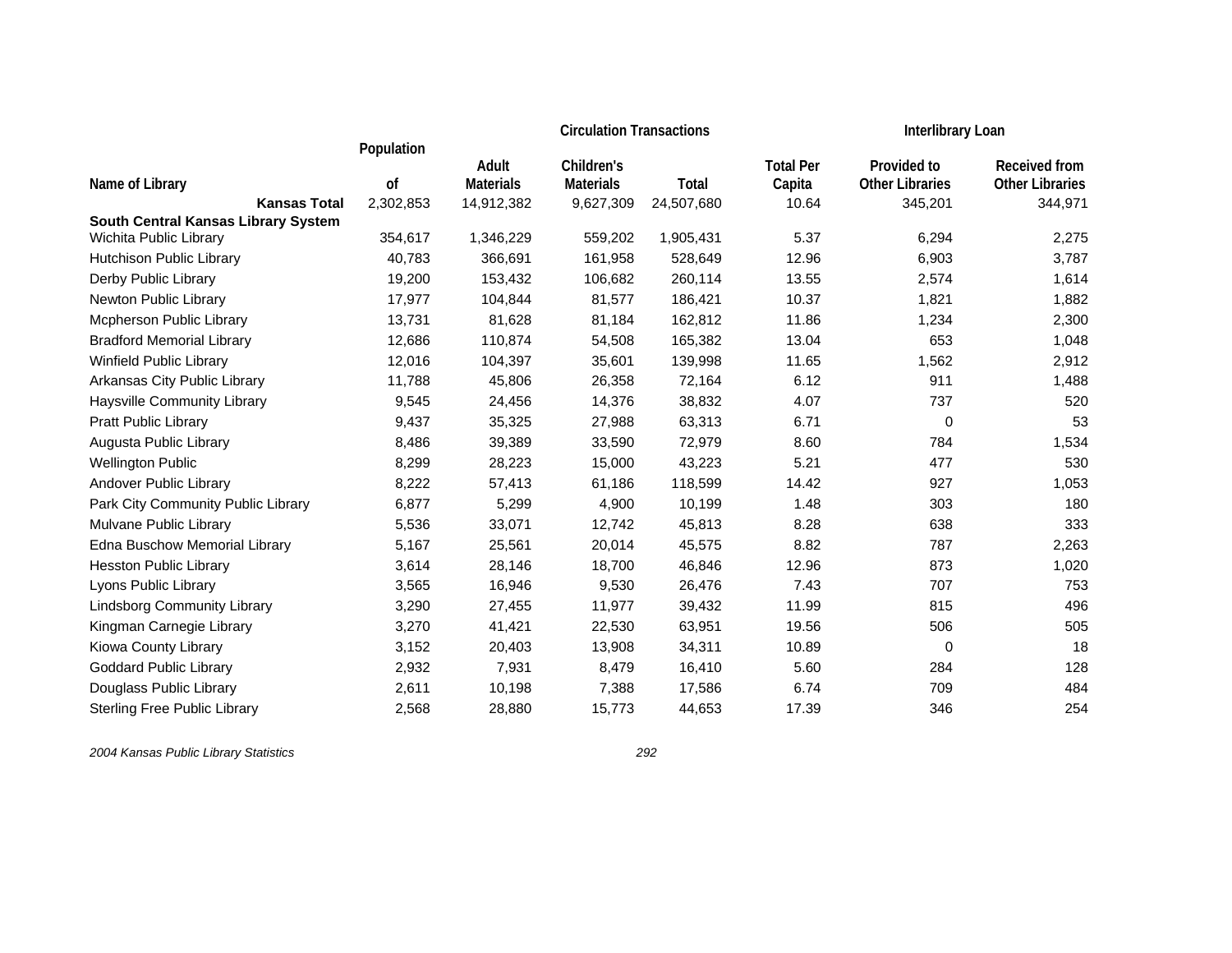|                                            |            |                  | <b>Circulation Transactions</b> |            | <b>Interlibrary Loan</b> |                        |                        |
|--------------------------------------------|------------|------------------|---------------------------------|------------|--------------------------|------------------------|------------------------|
|                                            | Population | Adult            | Children's                      |            | <b>Total Per</b>         | Provided to            | Received from          |
| Name of Library                            | οf         | <b>Materials</b> | <b>Materials</b>                | Total      | Capita                   | <b>Other Libraries</b> | <b>Other Libraries</b> |
| <b>Kansas Total</b>                        | 2,302,853  | 14,912,382       | 9,627,309                       | 24,507,680 | 10.64                    | 345,201                | 344,971                |
| <b>South Central Kansas Library System</b> |            |                  |                                 |            |                          |                        |                        |
| <b>Cheney Public Library</b>               | 2,492      | 13,624           | 10,919                          | 24,543     | 9.85                     | 239                    | 232                    |
| Anthony Public Library                     | 2,308      | 25,699           | 8,381                           | 34,080     | 14.77                    | 449                    | 584                    |
| <b>Colwich Community Library</b>           | 2,249      | 10,182           | 8,648                           | 18,830     | 8.37                     | 0                      | 51                     |
| <b>Clearwater Public Library</b>           | 2,202      | 5,300            | 5,043                           | 10,343     | 4.70                     | 733                    | 672                    |
| Lincoln Library                            | 2,067      | 12,786           | 9,016                           | 21,802     | 10.55                    | 576                    | 803                    |
| <b>Halstead Public Library</b>             | 1,888      | 7,128            | 6,853                           | 13,981     | 7.41                     | 282                    | 153                    |
| Belle Plaine Public Library                | 1,654      | 4,078            | 4,332                           | 8,410      | 5.08                     | 76                     | 63                     |
| Moundridge Public Library                  | 1,645      | 16,737           | 14,942                          | 31,679     | 19.26                    | 10                     | 76                     |
| Sedgwick/Lillian Tear                      | 1,637      | 10,299           | 6,816                           | 17,115     | 10.46                    | 1                      | 292                    |
| Harper Public Library                      | 1,498      | 7,878            | 3,990                           | 11,868     | 7.92                     | 181                    | 131                    |
| Andale District Library                    | 1,429      | 1,216            | 3,174                           | 4,390      | 3.07                     | 0                      | 3                      |
| Towanda Public Library                     | 1,338      | 2,510            | 4,097                           | 6,607      | 4.94                     | 280                    | 336                    |
| <b>Buhler Public Library</b>               | 1,336      | 10,436           | 12,522                          | 22,958     | 17.18                    | 3                      | 304                    |
| Conway Springs City Library                | 1,277      | 5,521            | 4,485                           | 10,006     | 7.84                     | 128                    | 404                    |
| Ida Long Goodman Memorial Library          | 1,249      | 9,869            | 22,472                          | 32,341     | 25.89                    | 302                    | 308                    |
| Caldwell Carnegie Library                  | 1,224      | 3,541            | 3,333                           | 6,874      | 5.62                     | 0                      | 145                    |
| Inman Public Library                       | 1,194      | 5,604            | 6,921                           | 12,525     | 10.49                    | $\mathbf{1}$           | 54                     |
| Nickerson Public Library                   | 1,183      | 2,499            | 1,111                           | 3,610      | 3.05                     | 0                      | 118                    |
| Haven Public Library                       | 1,170      | 5,564            | 4,920                           | 10,484     | 8.96                     | 130                    | 46                     |
| <b>Oxford Public Library</b>               | 1,134      | 2,839            | 3,471                           | 6,310      | 5.56                     | 0                      | 118                    |
| Mt. Hope Public Library                    | 1,125      | 3,999            | 5,442                           | 9,441      | 8.39                     | 0                      | 84                     |
| Nora E. Larabee Memorial Library           | 1,097      | 32,476           | 32,043                          | 32,508     | 29.63                    | 83                     | 443                    |
| Canton Township                            | 1,073      | 1,180            | 520                             | 1,700      | 1.58                     | 0                      | 0                      |
| Kiowa Public Library                       | 989        | 5,216            | 3,869                           | 9,085      | 9.19                     | 372                    | 264                    |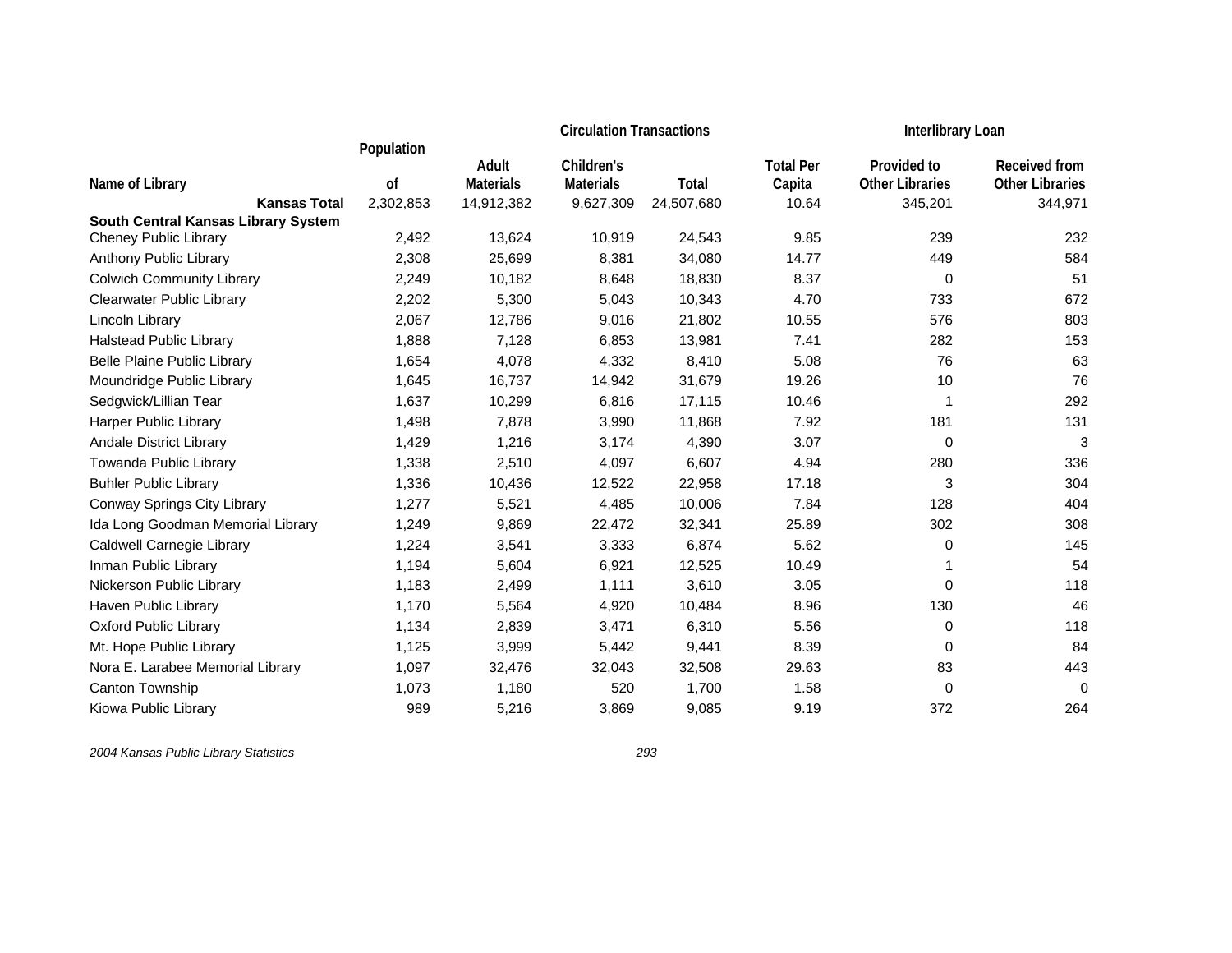|                                     |            |                  | <b>Circulation Transactions</b> |            | <b>Interlibrary Loan</b> |                         |                        |
|-------------------------------------|------------|------------------|---------------------------------|------------|--------------------------|-------------------------|------------------------|
|                                     | Population |                  |                                 |            |                          |                         |                        |
|                                     |            | Adult            | Children's                      |            | <b>Total Per</b>         | Provided to             | Received from          |
| Name of Library                     | οf         | <b>Materials</b> | <b>Materials</b>                | Total      | Capita                   | <b>Other Libraries</b>  | <b>Other Libraries</b> |
| <b>Kansas Total</b>                 | 2,302,853  | 14,912,382       | 9,627,309                       | 24,507,680 | 10.64                    | 345,201                 | 344,971                |
| South Central Kansas Library System | 921        |                  | 989                             | 2,554      | 2.77                     | 55                      | 75                     |
| Ruth Dole Memorial Library          |            | 1,565            |                                 |            |                          |                         |                        |
| Garden Plain Community Library      | 807        | 1,032            | 3,710                           | 4,742      | 5.88                     | 0                       | 155                    |
| <b>Udall Public Library</b>         | 789        | 915              | 402                             | 1,317      | 1.67                     | 0                       | 90                     |
| Marquette Community Library         | 750        | 1,875            | 1,706                           | 3,581      | 4.77                     | 0                       | 80                     |
| Little River Community Library      | 723        | 4,046            | 2,600                           | 6,646      | 9.19                     | 0                       | 228                    |
| Argonia/Dixon Township Library      | 712        | 2,079            | 1,350                           | 3,429      | 4.82                     | 0                       | 140                    |
| Potwin Public Library               | 651        | 1,200            | 2,400                           | 3,600      | 5.53                     | 0                       | 60                     |
| Leon Public Library                 | 646        | 1,954            | 1,316                           | 3,270      | 5.06                     | 0                       | $\mathbf 0$            |
| <b>Whitewater Memorial Library</b>  | 636        | 5,458            | 7,843                           | 13,301     | 20.91                    | 199                     | 442                    |
| Attica City Library                 | 609        | 4,167            | 675                             | 4,842      | 7.95                     | $\,0\,$                 | 74                     |
| Pretty Prairie Public Library       | 598        | 8,942            | 1,245                           | 10,187     | 17.04                    | 329                     | 140                    |
| Viola Township                      | 590        | 494              | 853                             | 1,347      | 2.28                     | 23                      | 0                      |
| South Haven Township Library        | 576        | 3,046            | 534                             | 3,580      | 6.22                     | $\overline{\mathbf{c}}$ | 5                      |
| Norwich Public                      | 535        | 5,542            | 12,628                          | 18,170     | 33.96                    | 0                       | 138                    |
| Macksville City Library             | 498        | 1,450            | 1,500                           | 2,950      | 5.92                     | 5                       | 17                     |
| Cunningham Public Library           | 490        | 2,408            | 1,250                           | 3,658      | 7.47                     | 4                       | 55                     |
| <b>Arlington City Library</b>       | 444        | 2,140            | 1,700                           | 3,840      | 8.65                     | 0                       | 30                     |
| <b>Turon Community Library</b>      | 432        | 1,078            | 598                             | 1,676      | 3.88                     | 0                       | 59                     |
| Farmer Township Community Library   | 422        | 1,134            | 1,411                           | 2,545      | 6.03                     | 1                       | 47                     |
| <b>Walton Community Library</b>     | 298        | 200              | 115                             | 315        | 1.06                     | 0                       | 32                     |
| Sylvia Public Library               | 295        | 676              | 715                             | 1,391      | 4.72                     | 1                       | 314                    |
| Geneseo Public Library              | 268        | 1,302            | 399                             | 1,701      | 6.35                     | 0                       | 59                     |
| Partridge Public Library            | 265        | 2,232            | 2,095                           | 4,327      | 16.33                    | 0                       | 14                     |
| Zenda Public Library                | 206        | 1,192            | 1,376                           | 2,568      | 12.47                    | 0                       | 54                     |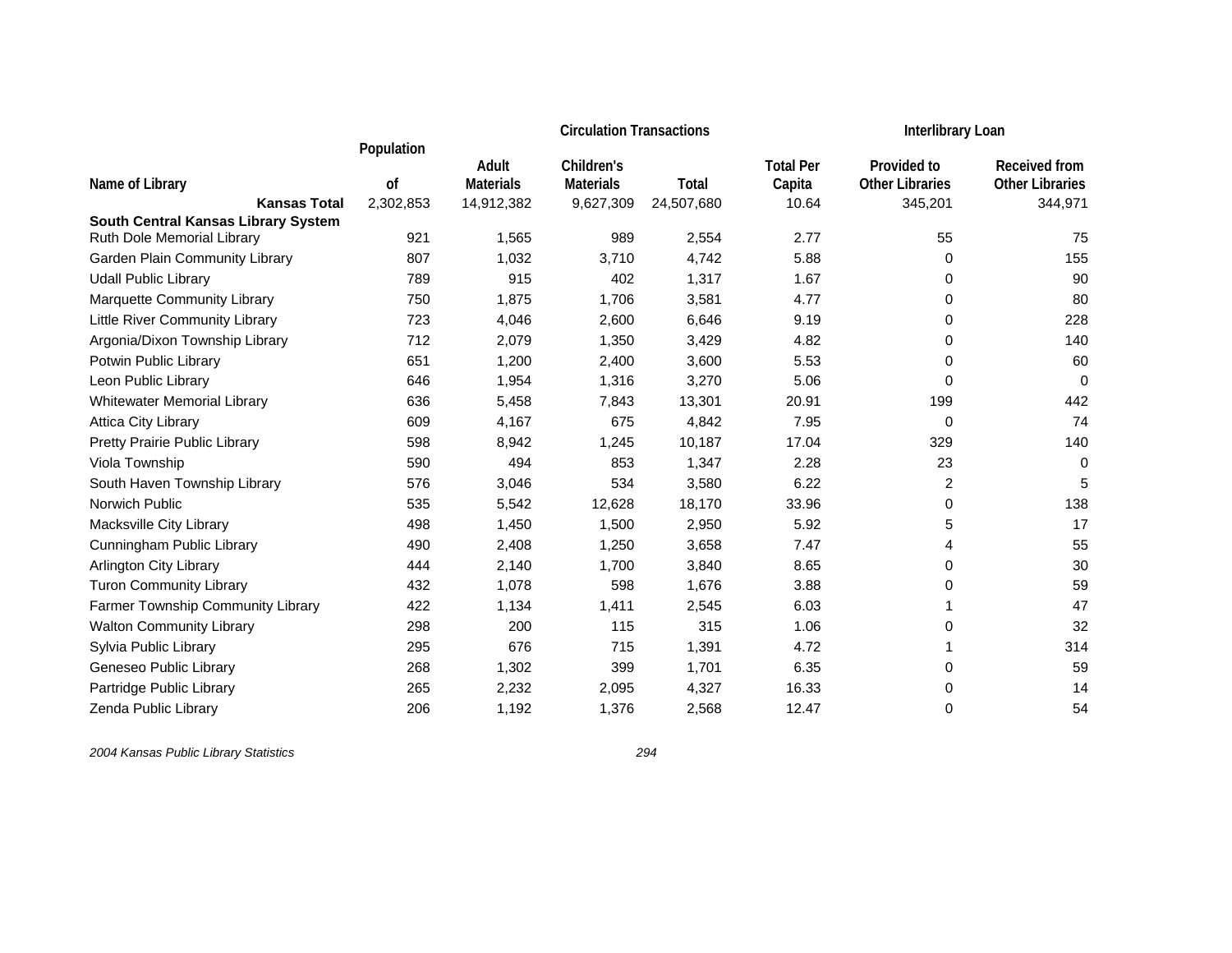|                                     |                     |            |                  | <b>Circulation Transactions</b> |            |           |                        | Interlibrary Loan      |  |
|-------------------------------------|---------------------|------------|------------------|---------------------------------|------------|-----------|------------------------|------------------------|--|
|                                     |                     | Population | Adult            | Children's                      |            | Total Per | Provided to            | Received from          |  |
| Name of Library                     |                     | οf         | <b>Materials</b> | <b>Materials</b>                | Total      | Capita    | <b>Other Libraries</b> | <b>Other Libraries</b> |  |
|                                     | <b>Kansas Total</b> | 2.302.853  | 14.912.382       | 9.627.309                       | 24.507.680 | 10.64     | 345,201                | 344.971                |  |
| South Central Kansas Library System |                     |            |                  |                                 |            |           |                        |                        |  |
| Wisner Library                      |                     | 202        | 210              | 225                             | 435        | 2.15      | 0                      | 0                      |  |
| <b>Hardtner Public Library</b>      |                     | 192        | 4.496            | 4.599                           | 9.095      | 47.37     | 295                    | 146                    |  |
|                                     | <b>System Total</b> | 619,382    | 3,011,032        | 1,646,705                       | 4,625,726  | 7.47      | 35,605                 | 35,568                 |  |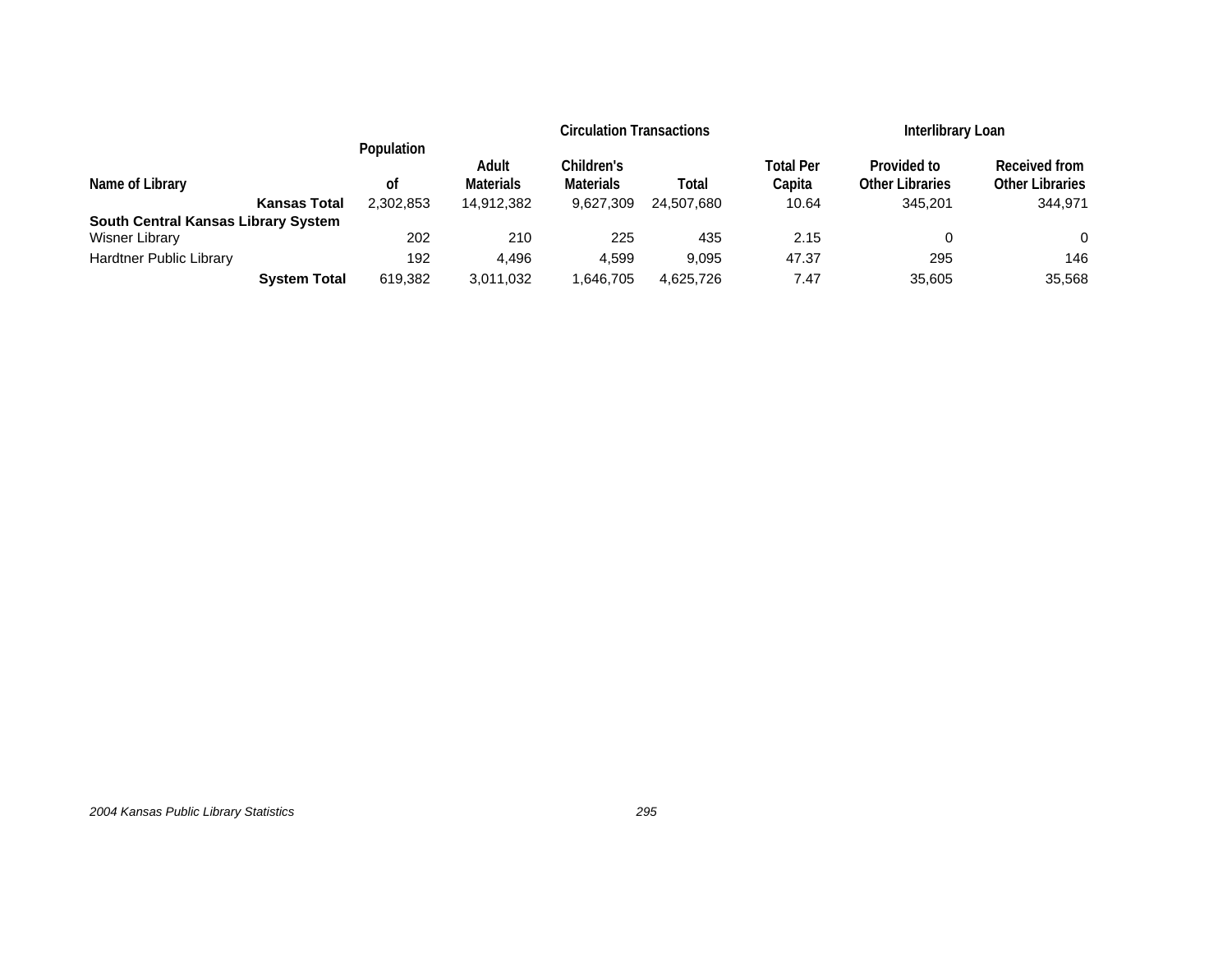|                                                                    |            | <b>Circulation Transactions</b> |                  |            |                  | Interlibrary Loan      |                        |
|--------------------------------------------------------------------|------------|---------------------------------|------------------|------------|------------------|------------------------|------------------------|
|                                                                    | Population | Adult                           | Children's       |            | <b>Total Per</b> | Provided to            | <b>Received from</b>   |
| Name of Library                                                    | of         | <b>Materials</b>                | <b>Materials</b> | Total      | Capita           | <b>Other Libraries</b> | <b>Other Libraries</b> |
| <b>Kansas Total</b>                                                | 2,302,853  | 14,912,382                      | 9,627,309        | 24,507,680 | 10.64            | 345,201                | 344,971                |
| <b>Southeast Kansas Library System</b><br>Pittsburg Public Library | 19,276     | 118,728                         | 93,320           | 212,048    | 11.00            | 1,912                  | 1,801                  |
| Independence Public Library                                        | 13,540     | 43,252                          |                  | 66,776     | 4.93             | 411                    | 791                    |
|                                                                    |            |                                 | 23,524           |            |                  |                        |                        |
| Parsons Public Library                                             | 11,296     | 98,923                          | 39,233           | 138,156    | 12.23            | 1,095                  | 1,590                  |
| Coffeyville Public Library                                         | 10,472     | 54,613                          | 12,754           | 67,367     | 6.43             | 1,211                  | 2,087                  |
| <b>Chanute Public Library</b>                                      | 9,053      | 65,058                          | 59,089           | 124,147    | 13.71            | 1,064                  | 1,563                  |
| <b>Coffey County Library</b>                                       | 8,815      | 114,656                         | 58,467           | 173,123    | 19.64            | 3,586                  | 3,428                  |
| Fort Scott Public Library                                          | 8,065      | 39,571                          | 22,087           | 61,658     | 7.65             | 541                    | 605                    |
| Iola Public Library                                                | 6,033      | 88,599                          | 22,588           | 111,187    | 18.43            | 9,954                  | 1,202                  |
| Johnston Public Library                                            | 4,344      | 7,823                           | 7,450            | 15,273     | 3.52             | 121                    | 220                    |
| <b>Garnett Public Library</b>                                      | 3,388      | 28,870                          | 20,660           | 49,530     | 14.62            | 420                    | 979                    |
| Columbus Public Library                                            | 3,286      | 18,823                          | 11,965           | 30,788     | 9.37             | 432                    | 411                    |
| Galena Public Library                                              | 3,168      | 10,900                          | 9,200            | 20,100     | 6.34             | 5                      | 161                    |
| Eureka Carnegie Library                                            | 2,816      | 25,962                          | 9,036            | 34,998     | 12.43            | 351                    | 536                    |
| Neodesha/W.A. Rankin Memorial                                      | 2,734      | 27,322                          | 6,695            | 34,017     | 12.44            | 231                    | 92                     |
| <b>Girard Public</b>                                               | 2,734      | 28,470                          | 16,525           | 44,995     | 16.46            | 558                    | 457                    |
| Fredonia Public Library                                            | 2,520      | 26,686                          | 24,108           | 50,794     | 20.16            | 729                    | 1,263                  |
| Cherryvale Public Library                                          | 2,292      | 6,037                           | 2,578            | 8,615      | 3.76             | 0                      | 245                    |
| Caney City Library                                                 | 2,004      | 8,390                           | 5,863            | 14,253     | 7.11             | 0                      | 144                    |
| Oswego Public                                                      | 1,989      | 13,426                          | 3,540            | 16,966     | 8.53             | 0                      | 240                    |
| Linn County Library District #1                                    | 1,974      | 2,222                           | 907              | 3,129      | 1.59             | 0                      | 60                     |
| Humboldt Public                                                    | 1,926      | 14,139                          | 5,997            | 20,136     | 10.45            | 0                      | 634                    |
| Linn County Library Dist #2                                        | 1,718      | 24,415                          | 12,211           | 36,626     | 21.32            | 935                    | 1,037                  |
| Yates Center Public Library                                        | 1,520      | 11,215                          | 2,329            | 13,544     | 8.91             | 130                    | 340                    |
| Arma City Library                                                  | 1,508      | 5,851                           | 2,799            | 8,650      | 5.74             | 0                      | 50                     |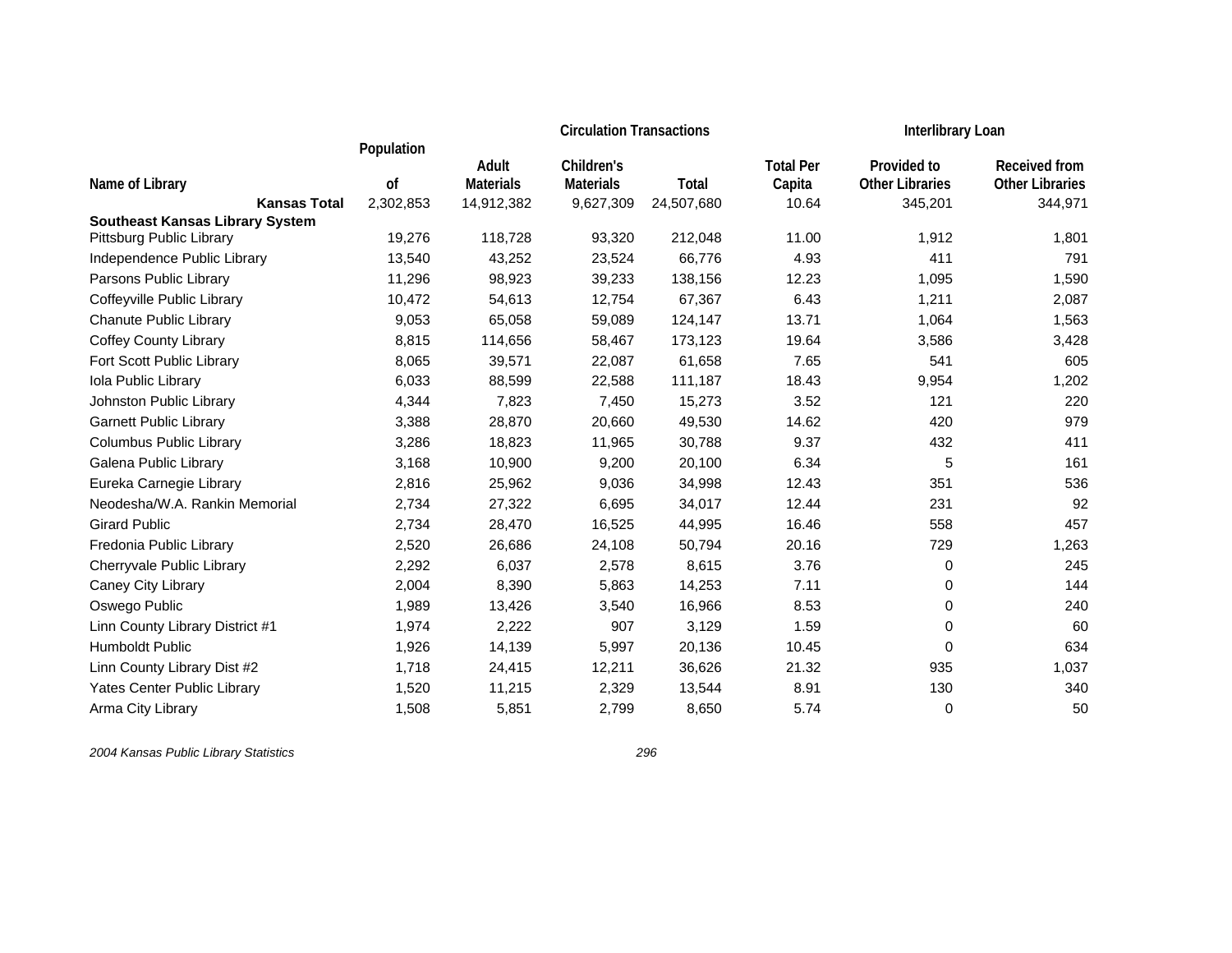|                                         |            | <b>Circulation Transactions</b> |                  |            |                  | <b>Interlibrary Loan</b> |                        |
|-----------------------------------------|------------|---------------------------------|------------------|------------|------------------|--------------------------|------------------------|
|                                         | Population | Adult                           | Children's       |            | <b>Total Per</b> | Provided to              | Received from          |
| Name of Library                         | of         | <b>Materials</b>                | <b>Materials</b> | Total      | Capita           | <b>Other Libraries</b>   | <b>Other Libraries</b> |
| <b>Kansas Total</b>                     | 2,302,853  | 14,912,382                      | 9,627,309        | 24,507,680 | 10.64            | 345,201                  | 344,971                |
| <b>Southeast Kansas Library System</b>  |            |                                 |                  |            |                  |                          |                        |
| Mound City/Linn County Dist. #4         | 1,443      | 17,753                          | 3,022            | 20,775     | 14.40            | 0                        | 644                    |
| Pleasanton Lincoln Library              | 1,381      | 13,000                          | 5,500            | 18,500     | 13.40            | 0                        | 620                    |
| Sedan Public Library                    | 1,288      | 8,490                           | 1,322            | 9,812      | 7.62             | 0                        | 115                    |
| Chetopa City Library                    | 1,238      | 8,500                           | 6,000            | 14,500     | 11.71            | $\mathbf 0$              | 71                     |
| Erie City Public Library                | 1,178      | 6,780                           | 7,203            | 13,983     | 11.87            | 437                      | 477                    |
| <b>Altamont Public Library</b>          | 1,068      | 7,223                           | 3,402            | 10,625     | 9.95             | 0                        | 82                     |
| <b>Graves Memorial Library</b>          | 933        | 2,759                           | 2,290            | 5,049      | 5.41             | 0                        | 469                    |
| Madison Public Library                  | 822        | 5,435                           | 1,878            | 7,313      | 8.90             | 0                        | 450                    |
| Howard City Library                     | 786        | 1,971                           | 521              | 2,492      | 3.17             | 0                        | 67                     |
| Weir Public Library                     | 768        | 3,021                           | 3,317            | 6,338      | 8.25             | 71                       | 96                     |
| Cedar Vale Memorial Library             | 689        | 1,909                           | 572              | 2,481      | 3.60             | 0                        | 127                    |
| Moran Public Library                    | 550        | 2,941                           | 1,218            | 4,159      | 7.56             | 0                        | 211                    |
| Linn County Library Dist. #3            | 507        | 1,471                           | 1,493            | 2,964      | 5.85             | 106                      | $\mathbf 0$            |
| Thayer Friday Reading Club City Library | 499        | 1,590                           | 256              | 1,846      | 3.70             | 0                        | 11                     |
| Altoona Public Library                  | 483        | 645                             | 338              | 983        | 2.04             | 0                        | 14                     |
| Moline Public Library                   | 443        | 2,450                           | 1,040            | 3,490      | 7.88             | 0                        | 75                     |
| Mccune City Library                     | 426        | 1,708                           | 887              | 2,595      | 6.09             | 0                        | 104                    |
| Edna Public Library                     | 420        | 2,737                           | 1,111            | 3,848      | 9.16             | 0                        | 50                     |
| Mound Valley Library                    | 414        | 1,000                           | 200              | 1,200      | 2.90             | 0                        | 0                      |
| Colony City Library                     | 395        | 1,017                           | 500              | 1,517      | 3.84             | 0                        | 18                     |
| Longton Public Library                  | 382        | 3,336                           | 334              | 3,670      | 9.61             | 0                        | 0                      |
| <b>Bronson Public Library</b>           | 341        | 2,314                           | 1,469            | 3,783      | 11.09            | 0                        | 123                    |
| Hamilton City Library                   | 328        | 1,680                           | 786              | 2,466      | 7.52             |                          | 79                     |
| <b>Toronto Public Library</b>           | 296        | 3,342                           | 820              | 4,162      | 14.06            | 0                        | 309                    |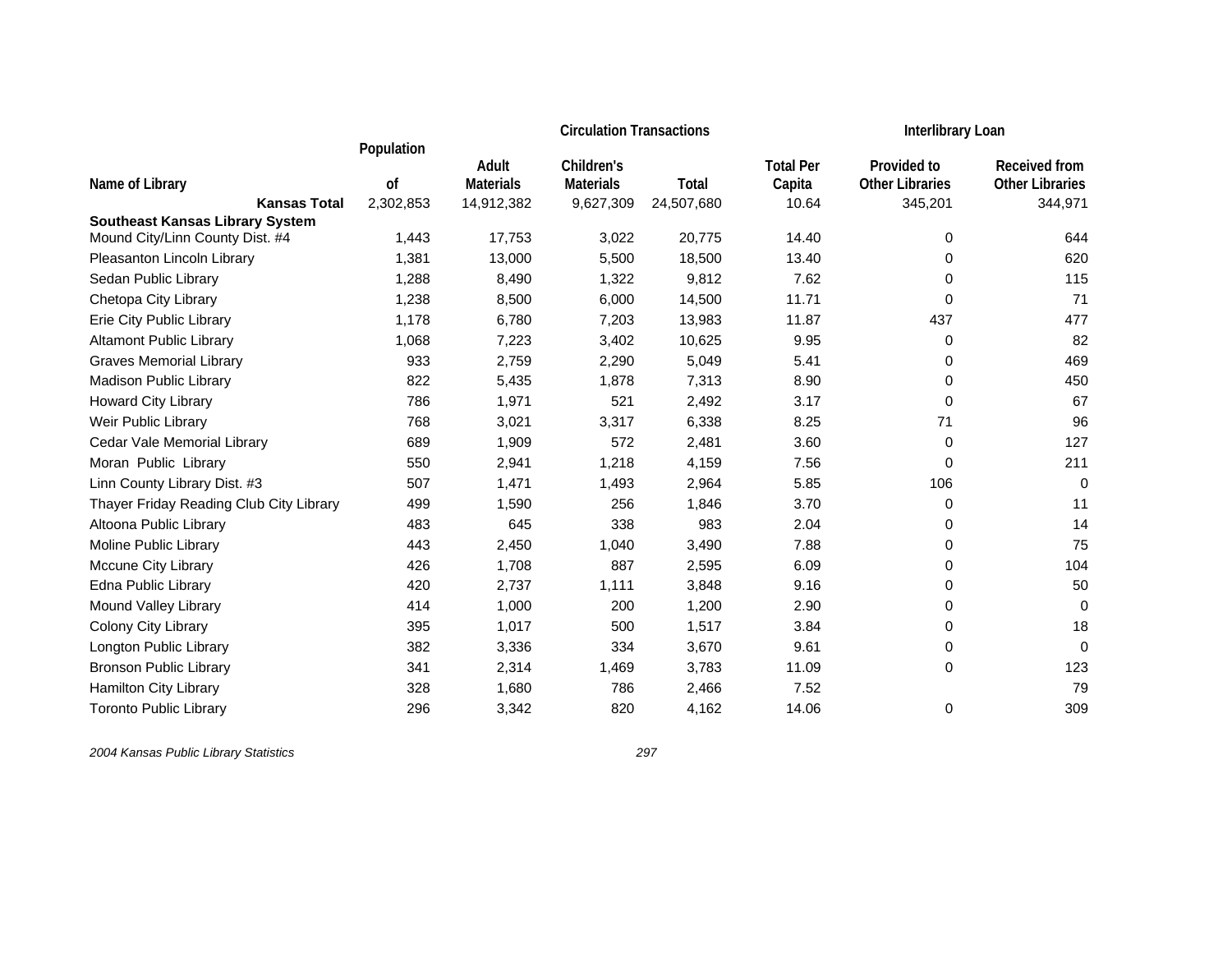|                                        |            | <b>Circulation Transactions</b> |                  |            |                  | Interlibrary Loan      |                        |
|----------------------------------------|------------|---------------------------------|------------------|------------|------------------|------------------------|------------------------|
|                                        | Population | Adult                           | Children's       |            | <b>Total Per</b> | Provided to            | Received from          |
| Name of Library                        | 0f         | <b>Materials</b>                | <b>Materials</b> | Total      | Capita           | <b>Other Libraries</b> | <b>Other Libraries</b> |
| <b>Kansas Total</b>                    | 2.302.853  | 14,912,382                      | 9,627,309        | 24,507,680 | 10.64            | 345,201                | 344,971                |
| <b>Southeast Kansas Library System</b> |            |                                 |                  |            |                  |                        |                        |
| <b>Prescott City Library</b>           | 281        | 750                             | 2,500            | 3,250      | 11.57            |                        | 2                      |
| Grenola Public                         | 224        | 1,950                           | 175              | 2,125      | 9.49             | 0                      | 33                     |
| <b>Walnut Public Library</b>           | 221        | 500                             | 500              | 1,000      | 4.52             | 0                      | 15                     |
| <b>Hepler City Library</b>             | 153        | 403                             | 114              | 517        | 3.38             | 0                      | 37                     |
| <b>Fall River Public Library</b>       | 153        | 360                             | 22               | 382        | 2.50             | 0                      | 9                      |
| Savonburg Public Library               | 91         | 2,027                           | 689              | 2,716      | 29.85            | 0                      | 422                    |
| Havana Library                         | 86         | 700                             | 400              | 1.100      | 12.79            | 0                      | $\Omega$               |
| <b>System Total</b>                    | 144.758    | 993,713                         | 522.804          | 1,516,517  | 10.48            | 24,307                 | 24,666                 |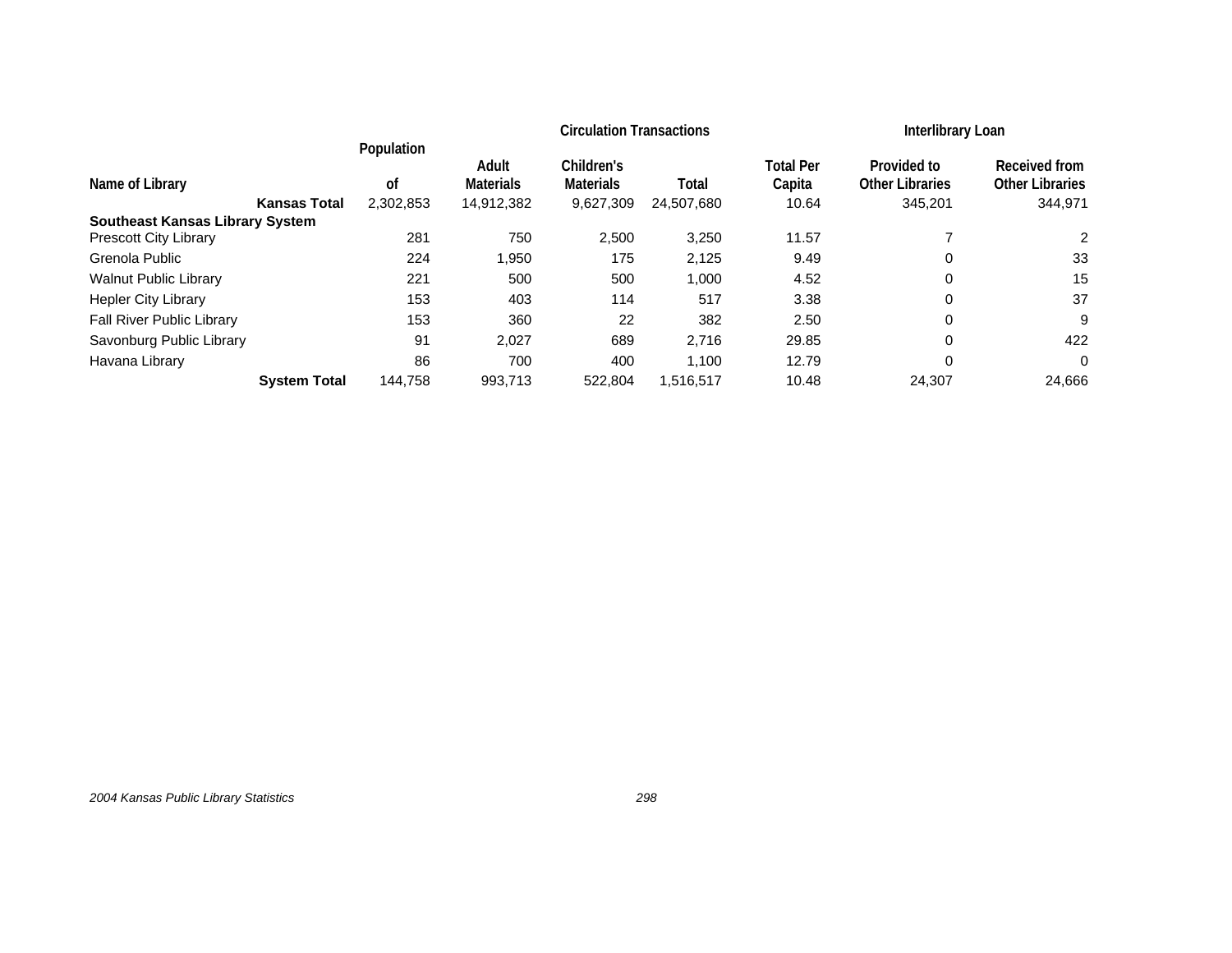|                                        |            | <b>Circulation Transactions</b> |                  |            |                  | Interlibrary Loan      |                        |
|----------------------------------------|------------|---------------------------------|------------------|------------|------------------|------------------------|------------------------|
|                                        | Population | Adult                           | Children's       |            | <b>Total Per</b> | Provided to            | <b>Received from</b>   |
| Name of Library                        | of         | <b>Materials</b>                | <b>Materials</b> | Total      | Capita           | <b>Other Libraries</b> | <b>Other Libraries</b> |
| <b>Kansas Total</b>                    | 2,302,853  | 14,912,382                      | 9,627,309        | 24,507,680 | 10.64            | 345,201                | 344,971                |
| <b>Southwest Kansas Library System</b> |            |                                 |                  |            |                  |                        |                        |
| Finney County Public Library           | 39,176     | 117,555                         | 117,555          | 235,110    | 6.00             | 4,753                  | 1,860                  |
| Dodge City Public Library              | 25,568     | 178,702                         | 31,136           | 209,838    | 8.21             | 1,958                  | 1,037                  |
| <b>Liberal Memorial Library</b>        | 20,067     | 48,975                          | 54,997           | 103,972    | 5.18             | 1,127                  | 1,232                  |
| <b>Grant County Library</b>            | 7,745      | 77,472                          | 25,824           | 103,296    | 13.34            | 712                    | 444                    |
| <b>Stevens County Library</b>          | 5,389      | 41,503                          | 55,408           | 96,911     | 17.98            | 918                    | 869                    |
| <b>Scott County Library</b>            | 4,806      | 39,494                          | 24,308           | 63,802     | 13.28            | 0                      | $\mathbf 0$            |
| Kearny County Library                  | 4,591      | 56,122                          | 24,238           | 80,360     | 17.50            | 1,945                  | 759                    |
| Elkhart/Morton County Library          | 3,317      | 85,746                          | 74,763           | 160,509    | 48.39            | 541                    | 451                    |
| <b>Haskell Township Library</b>        | 3,049      | 8,456                           | 7,955            | 16,411     | 5.38             | 0                      | 89                     |
| Hamilton County Public Library         | 2,666      | 21,456                          | 16,300           | 37,756     | 14.16            | 340                    | 238                    |
| Wichita County Library                 | 2,447      | 6,549                           | 6,659            | 13,208     | 5.40             | 0                      | $\boldsymbol{9}$       |
| <b>Stanton County Public Library</b>   | 2,404      | 27,657                          | 9,538            | 37,195     | 15.47            | 430                    | 413                    |
| <b>Cimarron City Library</b>           | 2,036      | 17,537                          | 23,111           | 40,648     | 19.96            | 293                    | 374                    |
| Dighton/Lane County Library            | 1,946      | 17,453                          | 12,320           | 29,773     | 15.30            | 503                    | 906                    |
| Dudley Township Library                | 1,775      | 15,000                          | 0                | 15,000     | 8.45             | 0                      | 0                      |
| Meade Public Library                   | 1,658      | 21,192                          | 15,836           | 37,028     | 22.33            | 839                    | 764                    |
| Montezuma Township Library             | 1,645      | 5,500                           | 8,500            | 14,000     | 8.51             | 0                      | $\pmb{0}$              |
| Kinsley                                | 1,551      | 16,341                          | 5,949            | 22,290     | 14.37            | 440                    | 335                    |
| Greeley County Public Library          | 1,420      | 6,399                           | 4,885            | 11,284     | 7.95             | 326                    | 311                    |
| Ness City Public Library               | 1,403      | 12,616                          | 5,117            | 17,733     | 12.64            | 265                    | 277                    |
| Coldwater-Wilmore Regional Library     | 1,200      | 4,627                           | 3,464            | 8,091      | 6.74             | 188                    | 135                    |
| Spearville Township Library            | 1,191      | 7,355                           | 5,922            | 13,277     | 11.15            | 223                    | 128                    |
| Plains Community Library               | 1,180      | 7,660                           | 10,337           | 17,997     | 15.25            | 373                    | 129                    |
| <b>Ashland Library</b>                 | 951        | 7,394                           | 1,596            | 8,990      | 9.45             | 196                    | 146                    |